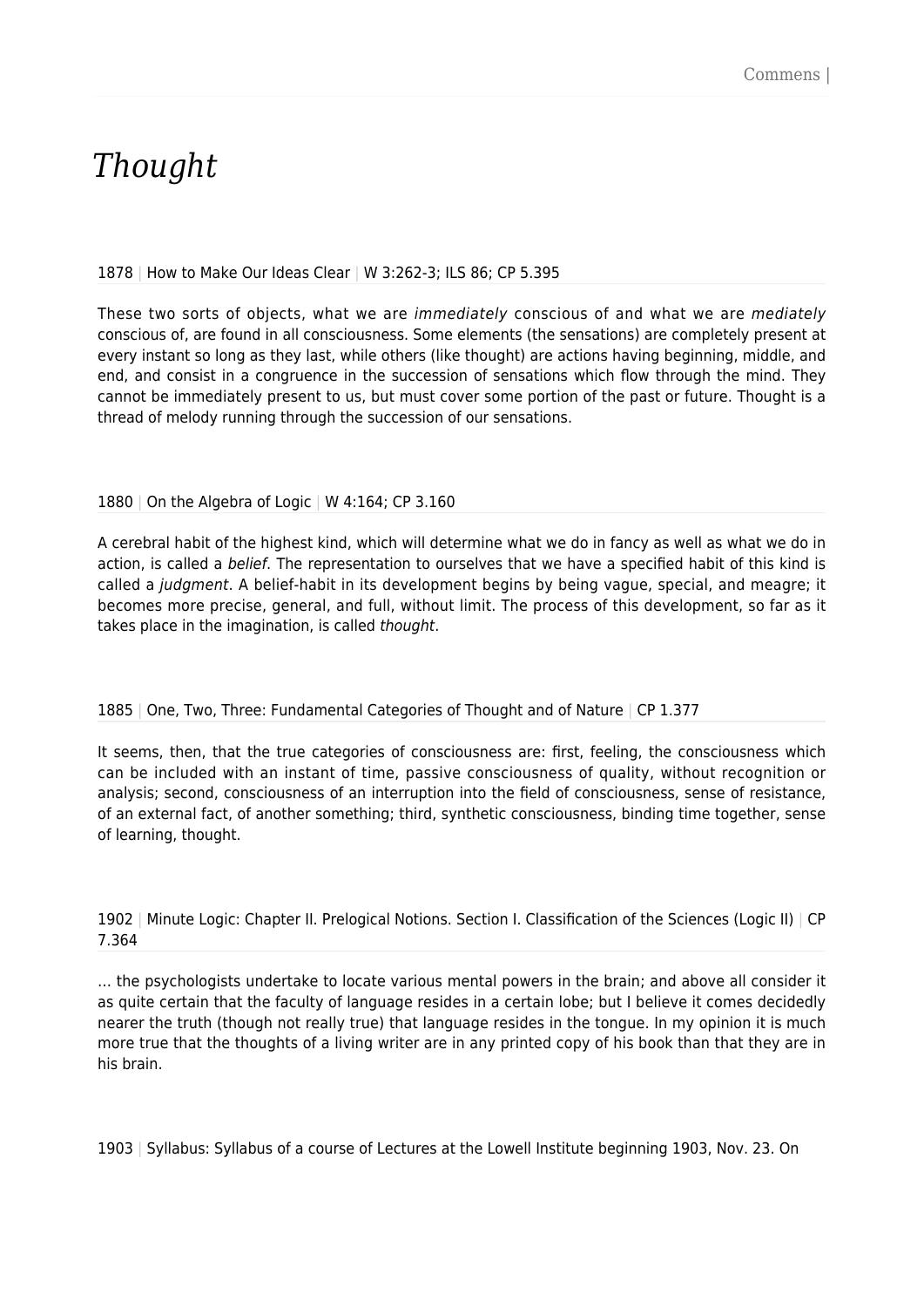Some Topics of Logic | EP 2:272

In the ideas of Firstness, Secondness, and Thirdness, the three elements, or Universal Categories, appear under their forms of Firstness. They appear under their forms of Secondness in the ideas of Facts of Firstness, or Qualia, Facts of Secondness, or Relations, and Facts of Thirdness, or Signs; and under their forms of Thirdness in the ideas of Signs of Firstness, or Feeling, i.e., things of beauty; Signs of Secondness, or Action, i.e., modes of conduct; and Signs of Thirdness, or Thought, i.e., forms of thought.

1903 | Syllabus: Syllabus of a course of Lectures at the Lowell Institute beginning 1903, Nov. 23. On Some Topics of Logic | EP 2:269

Thirdness is found wherever one thing brings about a Secondness between two things. In all such cases, it will be found that Thought plays a part. By thought is meant something like the meaning of a word, which may be "embodied in," that is, may govern, this or that, but is not confined to any existent. Thought is often supposed to be something in consciousness; but on the contrary, it is impossible ever actually to be directly conscious of thought. It is something to which consciousness will conform, as a writing may conform to it. Thought is rather of the nature of a habit, which determines the suchness of that which may come into existence, when it does come into existence. Of such a habit one may be conscious of a symptom; but to speak of being directly conscious of a habit, as such, is nonsense. In a still fuller sense, Thirdness consists in the formation of a habit.

## 1904 [c.] | Topical Geometry | MS [R] 137:18-9

What we call a "thought," not that which is in somebody's mind at one moment, and is gone, but that which passes from mind to mind, say the idea of Justice, is certainly of the nature of a word. People think it is of no consequence because it needs to be embodied in a passing thought or in the habit of some person before it can be effective. That undoubtedly is true. But the image in the mind would be of no consequence if it were not governed by or conformed to the thought. The two factors are both indispensible. But the difference is, that given the word, it matters comparatively little whether it is embodied in this momentary thought or in that; the effect will be substantially the same. But it makes a good deal more difference whether the image in the mind be joined by its associations with this concept or with that.

## 1905 | Notes on Portions of Hume's "Treatise on Human Nature" | MS [R] 939:25-6

Our thought is in my opinion […] an appeal in symbols of the self of the present to the self of the immediate future. It is conducted, if not in propositions, in something very much of that nature. I do not think it is, in its movement, propositional; but we are continually drawing up propositions or "judgments" to formulate it. The propositions are an interpretation of the thought, and the thought is partly an interpretation of the percept.

1906 [c.] | On Existential Graphs as an Instrument of Logical Research | MS [R] 498